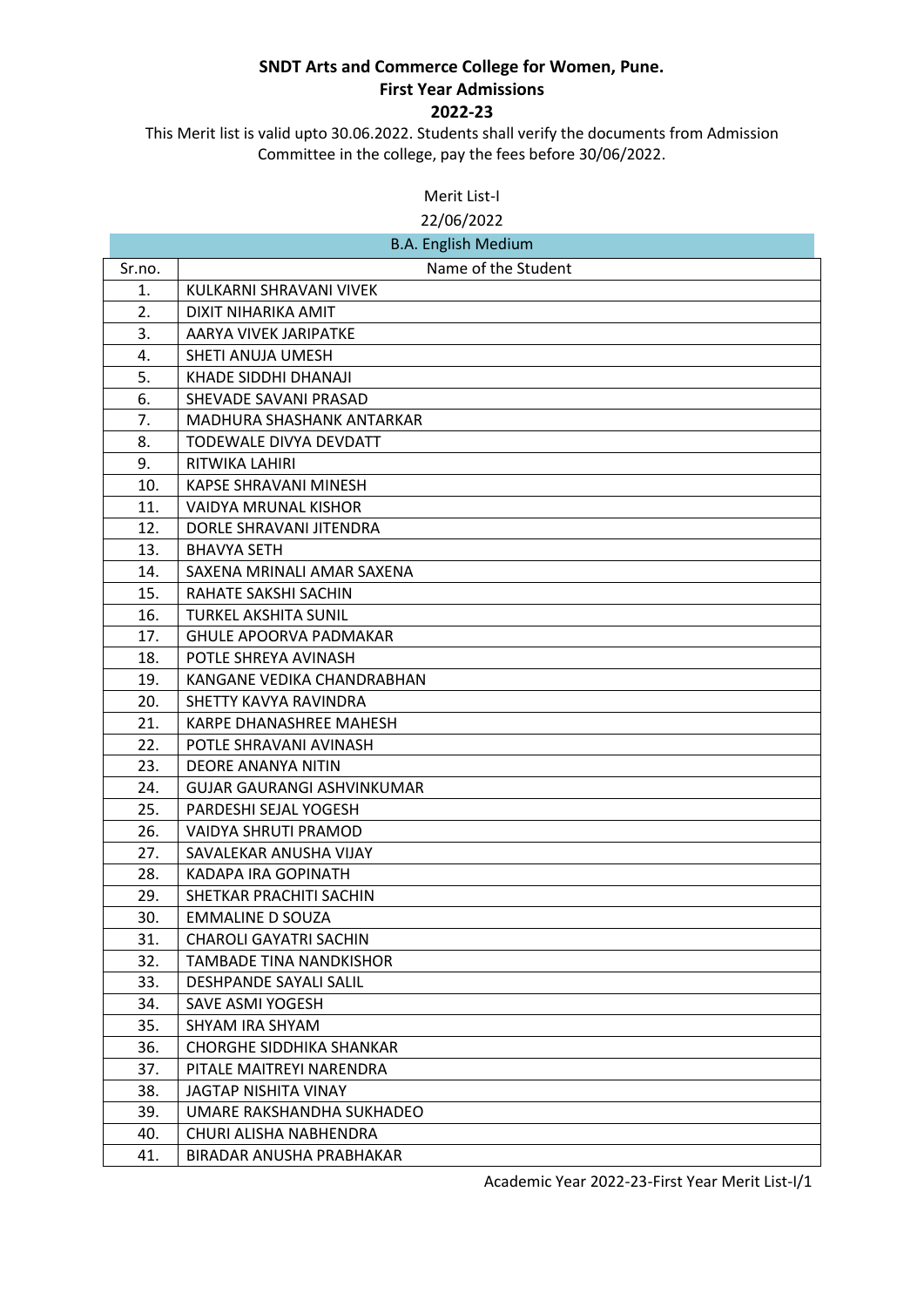This Merit list is valid upto 30.06.2022. Students shall verify the documents from Admission Committee in the college, pay the fees before 30/06/2022.

| 42.                                                                                                                                                                                                                                                                                                                                | HRUCHA SHAILESH HINGANE     |
|------------------------------------------------------------------------------------------------------------------------------------------------------------------------------------------------------------------------------------------------------------------------------------------------------------------------------------|-----------------------------|
| 43.                                                                                                                                                                                                                                                                                                                                | DANGAT SHREYA BHANUDAS      |
| 44.                                                                                                                                                                                                                                                                                                                                | TAPKIR SAMRUDDHI SANJAY     |
| 45.                                                                                                                                                                                                                                                                                                                                | ARGADE ABOLI ANIL           |
| 46.                                                                                                                                                                                                                                                                                                                                | SOLANKI MANISHA MADAN SINGH |
| 47.                                                                                                                                                                                                                                                                                                                                | WAGH SAWANI SHANTANU        |
| 48.                                                                                                                                                                                                                                                                                                                                | RANAWARE SIDDHI VINOD       |
| 49.                                                                                                                                                                                                                                                                                                                                | <b>JENA HONEY GOLAK</b>     |
| 50.                                                                                                                                                                                                                                                                                                                                | TANKSALE SANIKA MAHESH      |
| $\mathbf{D}$ $\mathbf{A}$ $\mathbf{A}$ $\mathbf{A}$ $\mathbf{A}$ $\mathbf{A}$ $\mathbf{A}$ $\mathbf{A}$ $\mathbf{A}$ $\mathbf{A}$ $\mathbf{A}$ $\mathbf{A}$ $\mathbf{A}$ $\mathbf{A}$ $\mathbf{A}$ $\mathbf{A}$ $\mathbf{A}$ $\mathbf{A}$ $\mathbf{A}$ $\mathbf{A}$ $\mathbf{A}$ $\mathbf{A}$ $\mathbf{A}$ $\mathbf{A}$ $\mathbf{$ |                             |

#### B.A. Marathi Medium

| Sr.no. | Name of the Student                |
|--------|------------------------------------|
| 1.     | KADADI SANSKRUTI SUBHASHCHANDRA    |
| 2.     | <b>BHAGWAT SAI ABHIJIT</b>         |
| 3.     | DESAI MADHURI SAYAJI               |
| 4.     | <b>GHADAGE DEEKSHA CHANDRAKANT</b> |
| 5.     | DEOKAR DNYANESHWARI KALURAM        |
| 6.     | JORI PRATIKSHA DASHARATH           |
| 7.     | DIGHE RUTUJA GANGARAM              |
| 8.     | KADALI SANIYA DILIP                |
| 9.     | SHINDE PRAJAKTA VISHAL             |
| 10.    | KHILARE SANIKA SANDIP              |
| 11.    | PRABHUDESAI SHEETAL ASHUTOSH       |
| 12.    | <b>GAIKWAD AMRUTA SUNIL</b>        |
| 13.    | SONAWANE SUKESHANI SUKHDEV         |
| 14.    | KADAM RITUJA ANIL                  |
| 15.    | MIRGHE PAYAL GANESH                |
| 16.    | UBHE SAKSHI LAXMAN                 |
| 17.    | GUNDAWAR ASAWARI SHYAM             |
| 18.    | PAWAR RIYA DEVENDRA                |
| 19.    | JAVHERI JANHAVI JAYESH             |
| 20.    | BHALSHANKAR ARCHANA DAYANAND       |
| 21.    | DHOTRE ARPITA DEVRAJ               |
| 22.    | <b>MALAGI KAJAL SUHAS</b>          |
| 23.    | KOLTE VAISHNAVI VILAS              |
| 24.    | <b>HODE MANSI KASHINATH</b>        |
| 25.    | MARNE DNYANESHWARI DIGAMBAR        |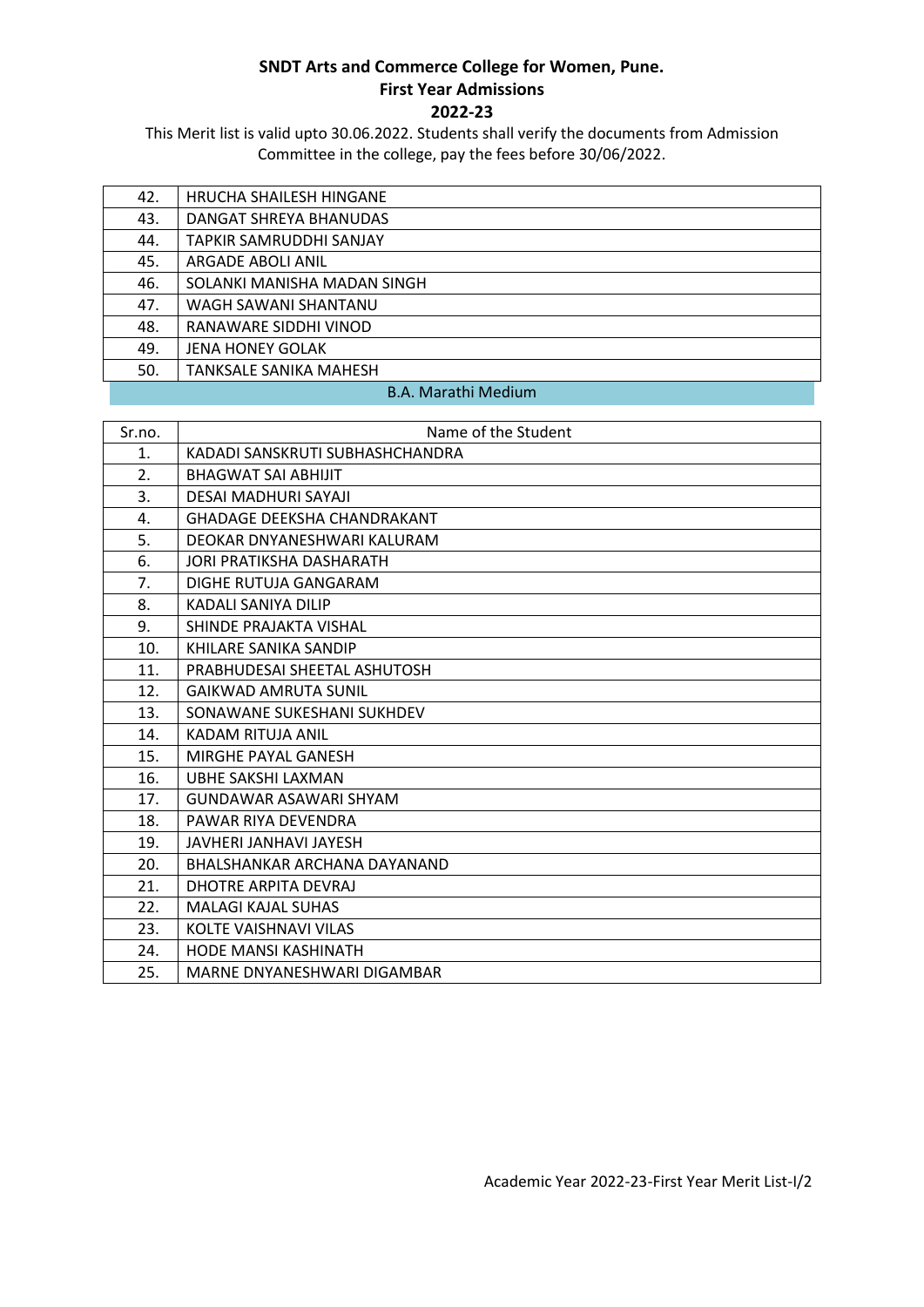This Merit list is valid upto 30.06.2022. Students shall verify the documents from Admission Committee in the college, pay the fees before 30/06/2022.

### B.Com. English Medium

| Sr.no. | Name of the Student                |
|--------|------------------------------------|
| 1.     | MOHALE SANIKA AMOL                 |
| 2.     | MAHAJAN SHRUTIKA GANESH            |
| 3.     | NAZARE PURVA SANDEEP               |
| 4.     | SURYAWANSHI PALLAVI YADAV          |
| 5.     | KULKARNI BHARGAVI VINAYAK          |
| 6.     | DEODHAR PURNA SHRIRANG             |
| 7.     | <b>SWATI VITTHAL GHULE</b>         |
| 8.     | JAWALKAR MAYURI VASUDEV            |
| 9.     | <b>DESAI PIYUSHA SHIVAJI</b>       |
| 10.    | <b>BHOR DNYANESHWARI ASHOK</b>     |
| 11.    | MHASKE SHRAVANI RAJENDRA           |
| 12.    | DUBEY RIYA GANESH                  |
| 13.    | KHANVILKAR ARYA CHANDRASHEKHAR     |
| 14.    | <b>MORE BHARATI ROHIDAS</b>        |
| 15.    | DHAWALE ADITI DEEPAK               |
| 16.    | YEWLE MONIKA ROHIDAS               |
| 17.    | AASTHA MEHROTRA                    |
| 18.    | DANGI SAAKSHI MAHAVIRPRASAD        |
| 19.    | ZAREKAR DIYA SANTOSH               |
| 20.    | DESHMUKH AISHWARYA VITTHALRAO      |
| 21.    | <b>WABLE ADITI ANIL</b>            |
| 22.    | BANSODE PRADNYA RAMCHANDRA         |
| 23.    | NAIKDHURE SANIYA MAHENDRA          |
| 24.    | <b>BUTALA SAKSHI SACHIN</b>        |
| 25.    | GAIKWAD VAISHNAVI RAMESH           |
| 26.    | PARVE ANUSHREE SOMNATH             |
| 27.    | YADAV NIDHI RAMSHABAD              |
| 28.    | KALE SHRESHTHI RAJU                |
| 29.    | SHARMA PRIYA RAJENDRA PRASAD       |
| 30.    | SAWANT VAISHNAVI SHEKHAR           |
| 31.    | SAKSHI RAVIDAS BHINGARE            |
| 32.    | <b>IYER YASHIKA RAVIKUMAR</b>      |
| 33.    | NIVANDIKAR MAITHILI CHANDRASHEKHAR |
| 34.    | <b>TRUPTI TODKAR</b>               |
| 35.    | THAKARE PRERANA BHOJRAJ            |
| 36.    | YERBAGE JYOTI RAJKUMAR             |
| 37.    | RAMANI POOJA NEETIN                |
| 38.    | <b>GORE SHARMILA DHONDU</b>        |
| 39.    | TATHAWADE SAKSHI SAMBHAJI          |
| 40.    | TADIGOPUL TANISHKA RAJU            |
| 41.    | NADGIRE SUNITA RAJKUMAR            |
| 42.    | HENDRE SHRAVANI RAVINDRA           |

Academic Year 2022-23-First Year Merit List-I/3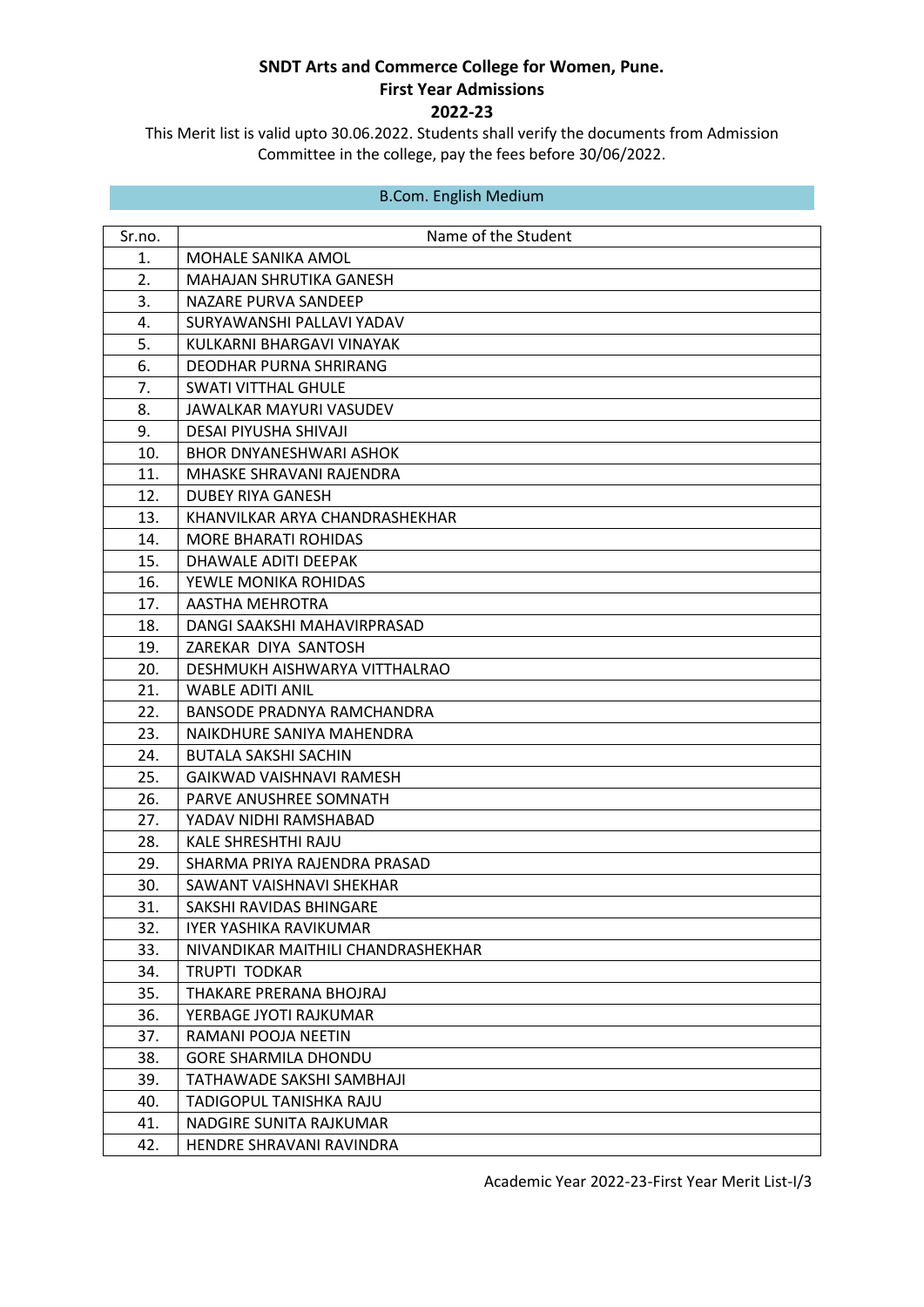This Merit list is valid upto 30.06.2022. Students shall verify the documents from Admission Committee in the college, pay the fees before 30/06/2022.

| 43. | <b>GURAV VEDIKA SURESH</b> |
|-----|----------------------------|
| 44. | VAIDYA KALYANI KAILAS      |
| 45. | MAHAJAN CHAITRALI AMIT     |

### B.Com. Marathi Medium

| Sr.no.           | Name of the Student               |
|------------------|-----------------------------------|
| 1.               | <b>GHONGATE SHRADDHA RAVINDRA</b> |
| $\overline{2}$ . | YALGUNDE AKSHATA MARUTI           |
| 3.               | BHALSHANKAR PRIYA AVINASH         |
| 4.               | PANDHARE AMRUTA DADASAHEB         |
| 5.               | SANJANA DHARMADEEP GHODERAO       |
| 6.               | ADKAR SAKSHI BHIMRAV              |
| 7.               | KOLAMBEKAR SAMRUDDHI DIPAK        |
| 8.               | ASHOK PAYAL BHANDARI              |
| 9.               | PAYGUDE SHARVARI SURAJ            |
| 10.              | SABLE SAKSHI SANTOSH              |
| 11.              | ADE PRACHI ARUN                   |
| 12.              | DHADAVE SHEJAL SHIVAJI            |
| 13.              | <b>MORE KUMKUM SHIVAJI</b>        |
| 14.              | NARVEKAR VAISHNAVI SUNIL          |
| 15.              | SONDKAR VRUSHALI DASHRATH         |
| 16.              | SONA DIVYA RAJU                   |
| 17.              | BADHE DNYANESHWARI RAVINDRA       |
| 18.              | TANPURE VEDIKA SHIVAJI            |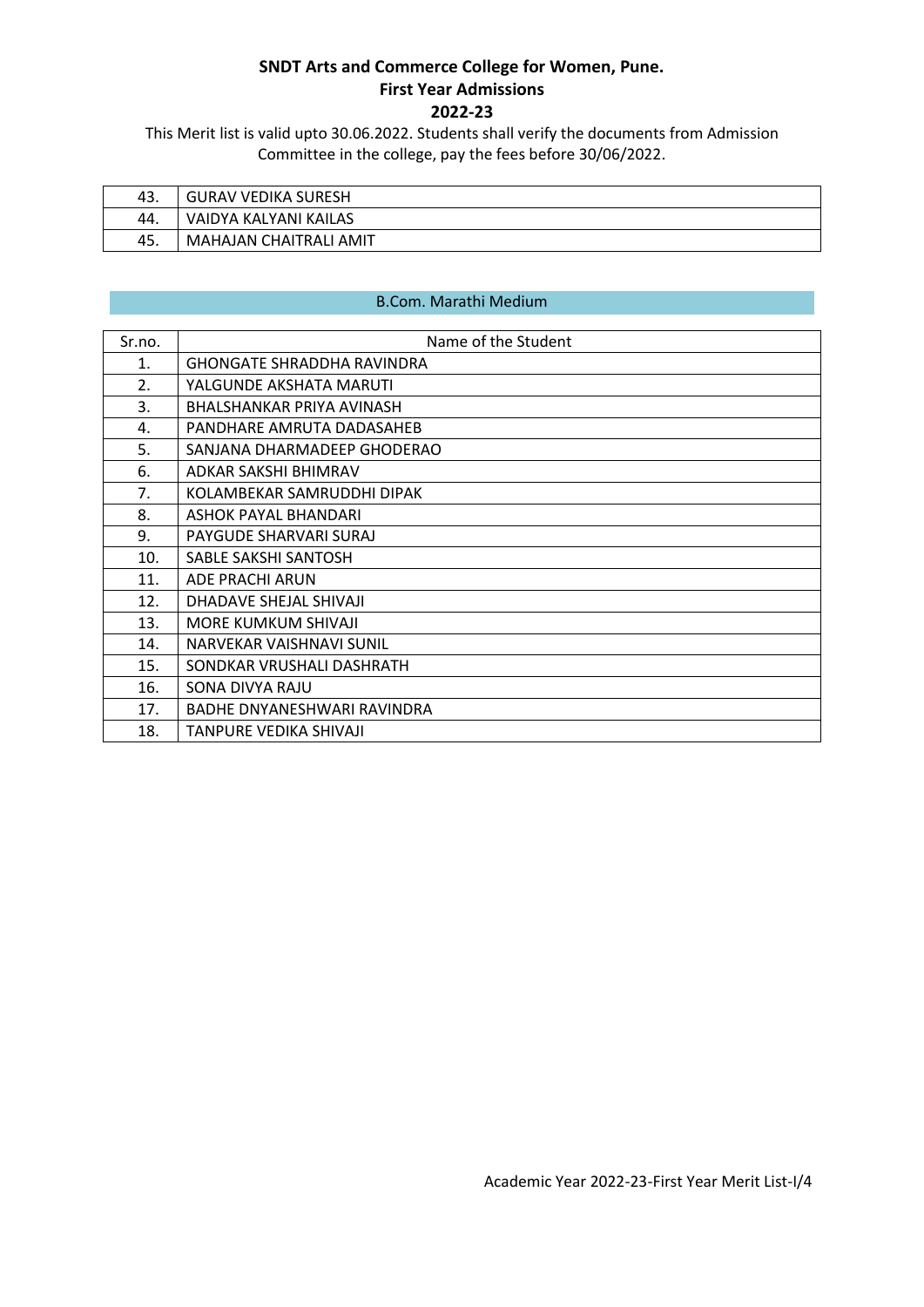This Merit list is valid upto 30.06.2022. Students shall verify the documents from Admission Committee in the college, pay the fees before 30/06/2022.

| B.Com. with Accountancy and Finance (B.A.F) |  |  |
|---------------------------------------------|--|--|
|---------------------------------------------|--|--|

| Sr.no. | Name of the Student              |
|--------|----------------------------------|
| 1.     | CHOUGULE RUCHA SACHIN            |
| 2.     | SANGLE NAVEERA NADEEM            |
| 3.     | PURVA MAHAJAN                    |
| 4.     | <b>AUTI SMRUTI GAJANAN</b>       |
| 5.     | PALEKAR TAHIRA FAROOQUE          |
| 6.     | SALUNKE ANUSHKA VIKAS            |
| 7.     | MALKAR SHREYA TUKARAM            |
| 8.     | ARZOO MAINUDDIN SHAIKH           |
| 9.     | AUTI DNYANESHWARI PRAKASH        |
| 10.    | MACHALE SANIKA KAKASAHEB         |
| 11.    | PHARATE SRUSHTI SANTOSH          |
| 12.    | <b>GUJARATHI POORVI MANISH</b>   |
| 13.    | PAWAR SAMRUDDHI SANJAY           |
| 14.    | NEHARKAR SAPANA JAGDISH          |
| 15.    | PATHAK SANIKA PRASAD             |
| 16.    | DALWAI SUMAIYA AMIN KHAN         |
| 17.    | PARKAR HAFSA RIYAZ               |
| 18.    | SHINDE PURVA POPAT               |
| 19.    | SHINDE SANIKA GAJANAN            |
| 20.    | JOGDEO PIYUSHA MAHESH            |
| 21.    | KANADE SANJANA PRASHANT          |
| 22.    | <b>BHAMERE VAISHNAVI BHASKAR</b> |
| 23.    | <b>JADHAV CHARULATA ANIL</b>     |
| 24.    | YADAV SAKSHI SANTOSH             |
| 25.    | CHIWADSTTI LAXMI SIDDHARAM       |
| 26.    | JOGDAND SHILA PRASAD             |
| 27.    | MIREKAR SEJAL VIJAY              |
| 28.    | THORAT EKTA SANJAY               |
| 29.    | NIKAM RADHIKA LAXMAN             |
| 30.    | TALWATKAR KHUSHI SANDEEP         |
| 31.    | BALWADKAR VAISHNAVI TANAJI       |
| 32.    | <b>JOGADANDE KIRAN POPAT</b>     |
| 33.    | LOKHANDE AKSHATA SANTOSH         |
| 34.    | MHASKE SHRAVANI RAJENDRA         |
| 35.    | AUTI HARSHADA SHIVAJI            |
| 36.    | CHOUKIMATH NAMRATA VILAS         |
| 37.    | KANDALKAR SAMRUDDHI PRAKASH      |
| 38.    | YEWALEKAR SRUSHTI CHETAN         |
| 39.    | CHAVAN RUTUJA POPAT              |
| 40.    | <b>KHAN PARAVIN GOUS</b>         |
| 41.    | RAIBAG SHIVANI SOMNATH           |
| 42.    | HENDRE SHRAVANI RAVINDRA         |

Academic Year 2022-23-First Year Merit List-I/5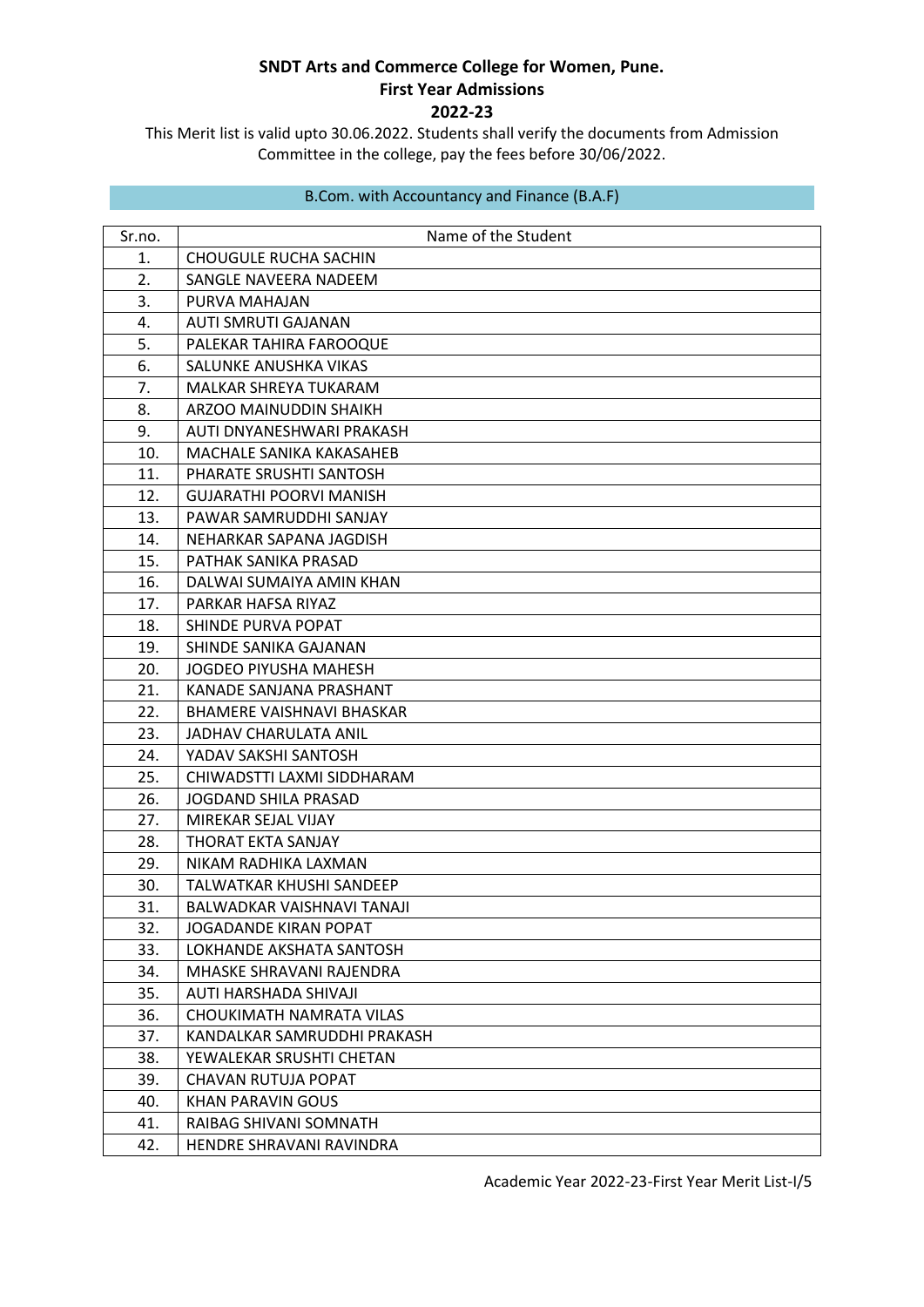This Merit list is valid upto 30.06.2022. Students shall verify the documents from Admission Committee in the college, pay the fees before 30/06/2022.

| 43. | JADHAV KAJAL SUNIL                |
|-----|-----------------------------------|
| 44. | <b>BANDAL JANHAVI SUNIL</b>       |
| 45. | SAKPAL AVANTIKA ASHOK             |
| 46. | BIRAJDAR GAYATRI RAMCHANDRA       |
| 47. | DHAMALE BHAKTI SAMBHAJI           |
| 48. | <b>GHONGATE SHRADDHA RAVINDRA</b> |
| 49. | VAIDYA KALYANI KAILAS             |
| 50. | KACHARE RUPALI BANDU              |
| 51. | <b>GOPALGHARE NEHA HANUMANT</b>   |
| 52. | DHAGE SAKSHI AJAY                 |

#### Bachelor of Computer Applications (BCA)

| Sr.no. | Name of the Student            |
|--------|--------------------------------|
| 1.     | SHINDE VISHAKHA TANAJI         |
| 2.     | <b>DHENGE MANJIRI SHRIDHAR</b> |
| 3.     | KHANNA SAANYA NITIN            |
| 4.     | KULKARNI SANSKRUTI MANDAR      |
| 5.     | MUSANDE VAISHNAVI BASWARAJ     |
| 6.     | <b>JADHAV TRIVENI VIJAY</b>    |
| 7.     | PAWAR DHANSHRI CHANDRAKANT     |
| 8.     | KHAN ZEENAT AQIL AHMAD         |
| 9.     | DESAI PIYUSHA SHIVAJI          |
| 10.    | <b>KARPE VAIJYYANTA SUNIL</b>  |
| 11.    | <b>BHOIR HARSHADA BHASKAR</b>  |
| 12.    | SHINDE SAKSHI VIKAS            |
| 13.    | PANKHEWALE URAVASHI MOHAN      |
| 14.    | DAINGADE SANIKA VILAS          |
| 15.    | <b>ISHIKA VIKAS PAWAR</b>      |
| 16.    | KULKARNI SIDDHI VIJAY          |
| 17.    | KARDILE POONAM LAXMAN          |
| 18.    | MIRAJKAR SIDDHI SANTOSH        |
| 19.    | KALE SANIKA SAGAR              |
| 20.    | MAHARAJ VEDASHREE HANMANT      |
| 21.    | SHINDE APEKSHA DEEPAK          |
| 22.    | KAMBALE HARSHADA VITTHAL       |
| 23.    | SAUNDARE SAKSHI MAHADEV        |
| 24.    | JADHAV TANUSHREE PRAKASH       |
| 25.    | SHILIMKAR SHRUTI DILIP         |
| 26.    | KESWAD RUTUJA GANESH           |
| 27.    | SHINDE SRUSHTI RAJENDRA        |
| 28.    | JAGTAP DNYANESHWARI SANTOSH    |
| 29.    | DARWATKAR VAISHNAVI BANDU      |
| 30.    | KASHID VAISHNAVI LAXMAN        |